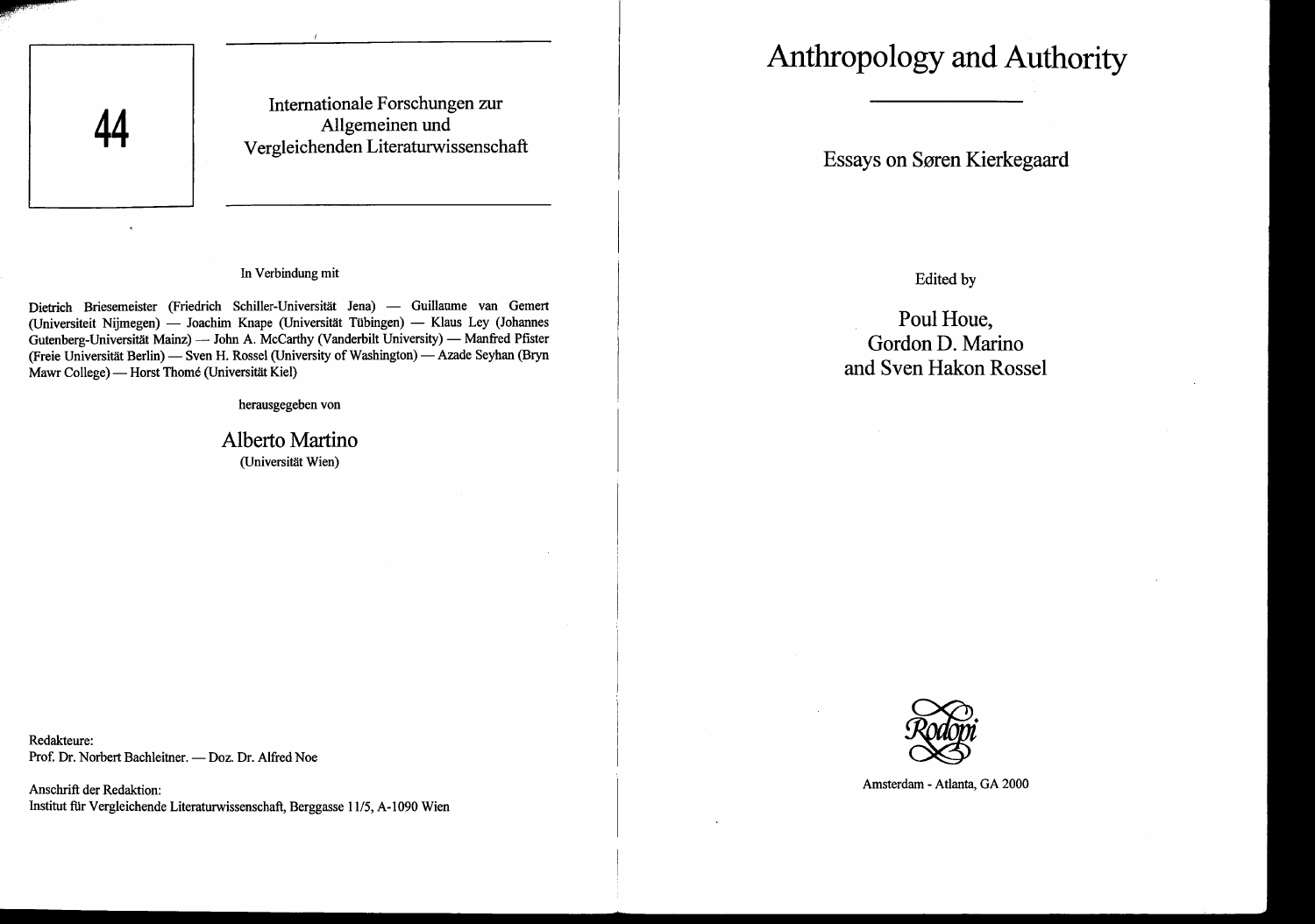To Howard V. Hong and Edna H. Hong.

 $\sim$ 

Cover illustration: Sketches of Søren Kierkegaard drawn by the Danish artist Wilhelm Marstand (In the Royal Library, Copenhagen)

 $\ell$ 

 $\pm$ 

 $\sim 10$ 

 $\pm$ 

 $\sim$ 

Le papier sur lequel le présent ouvrage est imprimé remplit les prescriptions de "ISO 9706:1994, Information et documentation - Papier pour documents - Prescriptions pour la permanence".

The paper on which this book is printed meets the requirements of "ISO 9706:1994, Information and documentation - Paper for documents - Requirements for permanence".

ISBN: 90-420-0640-4 ©Editions Rodopi B.V., Amsterdam-Atlanta, GA 2000 Printed in The Netherlands

 $\mathcal{A}$ 

 $\sim$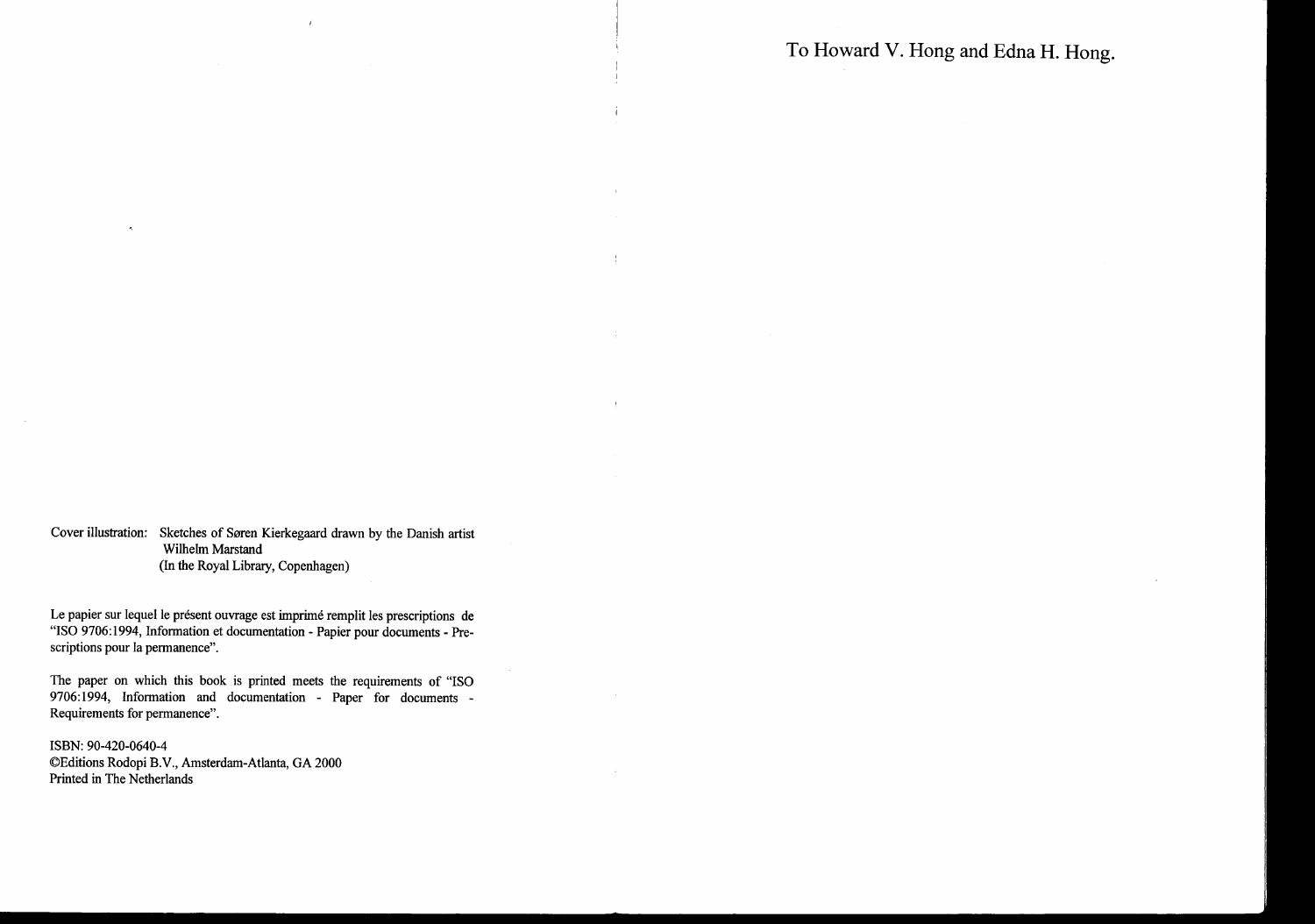# ON STRAIGHT AND CROOKED READINGS: WHY THE *POSTSCRIPT* DOES NOT SELF-DESTRUCT

# Anthony John Rudd University of Bristol

*Aftluttende Uvidenskabelig Eftersh-ift* (1846; Concluding Unscientific Postscript), although attributed by Søren Kierkegaard to a pseudonymous author, Johannes Climacus, has often been seen as the main statement of "Kierkegaard's philosophy." Indeed, it seems to many of us that we hear Kierkegaard's own voice more fully in this work than in most of his signed writings - the *Edifying Discourses* with their very self-consciously rhetorical, quasi-sermonic style. I A number of recent interpretations, however, have argued that, in order to take the pseudonymity of the *Postscript* seriously, we must see it, not as a statement of what Kierkegaard himself believed, but as an artful ploy. According to these views, Climacus is set up by Kierkegaard to blunder into making various errors, which we, the readers, are supposed to detect and thus become immunised against.

In this paper, I shall provide a critical examination of what seems to me the most interesting and challenging of these "ironical" interpretations of Climacus. This was first formulated by James Conant,2 but I shall concentrate more on what is perhaps the most accessible version of it, which is to be found in Stephen Mulhall's book *Faith and Reason.3* Conant's ideas have already received some very effective criticism from John Lippitt,4 and my discussion here is intended to supplement his work.

I

A particularly interesting feature of the Conant/Mulhall reading is that they draw close parallels between Kierkegaard and Ludwig Wittgenstein. That such parallels exist and that they are significant, I entirely agree. But I think Conant draws them wrongly, and that he goes astray in large part by trying to find parallels between the *Postscript* and Ludwig Wittgenstein's *Tractatus Logico-Philosophicus* (1922), rather than focusing on

 $\sim 10^7$ 

4 See Lippitt and Hutto and Lippitt; also Lippitt's essay in this volume.

It is notable that in Kierkegaard's major non-"EdifYing" signed work, *En literair Anmeldelse. To Tidsaldre* (1846; *Two Ages: the Age ofRevolution and the Present Age. A Literary ReView),* we find a style that, in its mercurial shifts between abstract philosophising, satire, humour and passionate exhortation, is strikingly like Climacus'.

<sup>2</sup> See Conant, 1989, 1993 and 1995.

<sup>3</sup> Mulhall. Subsequent references to this book will be indicated by page numbers in the text. I do not, incidentally, intend to imply that Conant's and Mulhall's views on these matters are in all respects identical.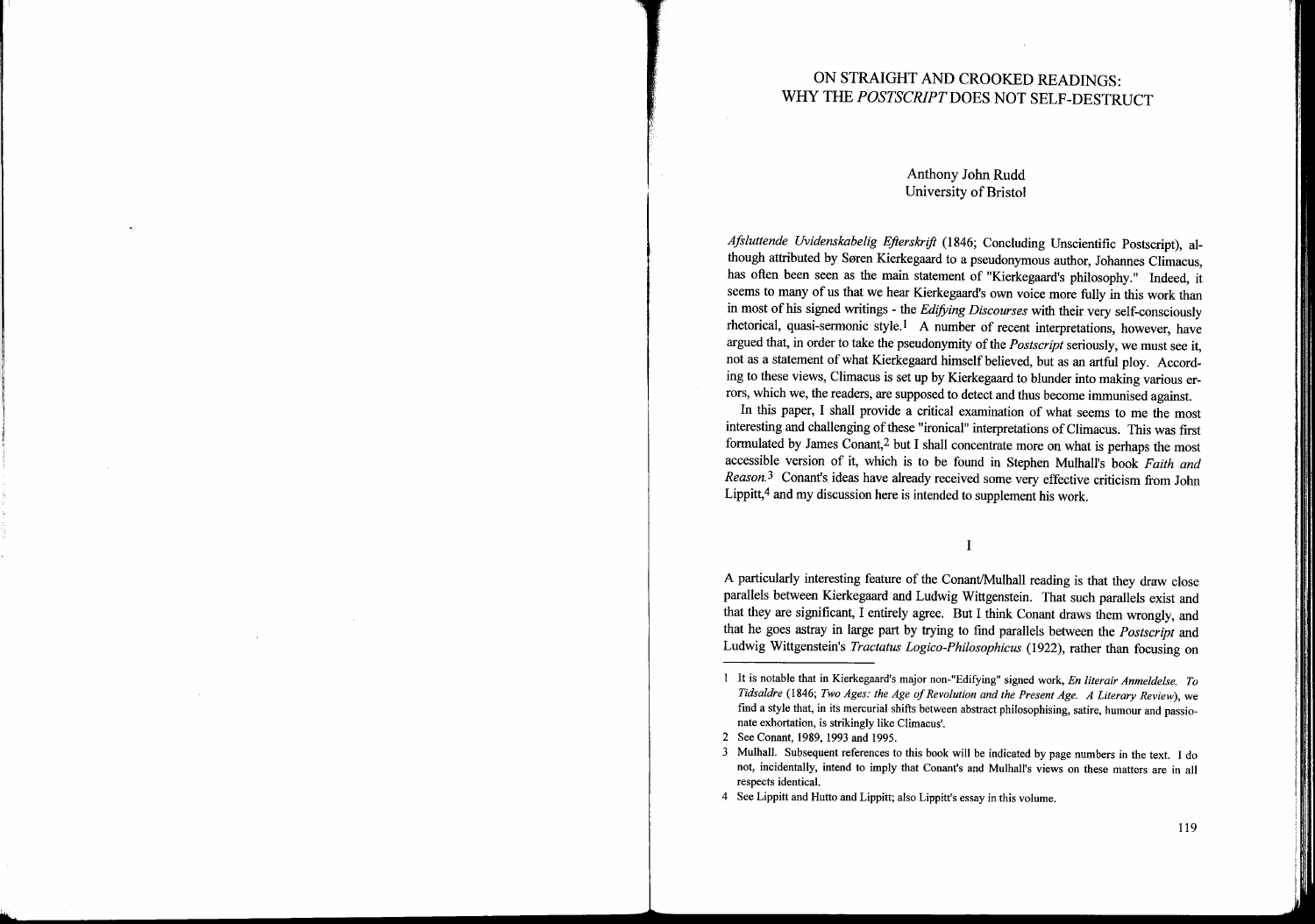Wittgenstein's later work. Conant's idea is that the 'Revocation' at the end of the *Postscript,* where Climacus states that "everything is to be understood· in such a way that it is revoked,"<sup>5</sup> is to be understood in the same way as Wittgenstein's penultimate proposition in the *Tractatus:* "My propositions serve as elucidations in the following way: anyone who understands me eventually recognises them as nonsensical .... He must transcend these propositions, and then he will see the world aright."6

Wittgenstein says this because the theory of language which the main body of the *Tractatus* appears to advance is a remarkably restrictive one. According to this theory, meaningful language can only be about contingent matters of fact; therefore, the necessary structure oflanguage itself cannot be spoken of. Which means that the *Tractatus* itself must conclude in a sort of self-immolation.

trying to understand the *Postscript* on this model, Conant and Mulhall want to see the 'Revocation' as a similar acknowledgment that the book attempts to do something that it itself forbids. Accordingly, what it leaves us with cannot be a body of doctrine, but rather a demonstration of the incoherence into which we will fall if we give in to a certain intellectual temptation; a demonstration that will, hopefully, free us from that temptation. So, at the heart of the Conant interpretation is the claim that there is some conflict within the *Postscript;* some way in which it is trying to do something which it says cannot be done.

There are, however, at least two, not obviously compatible, ways in which Mulhall and Conant try to make this point. One argument is that Climacus is a disinterested, aesthetic observer, trying to understand the nature of ethical and religious practices from a neutral, objective standpoint. But what he tells us is that they cannot be understood from such a standpoint. Hence the self-contradiction. However, as Lippitt has shown in detail, this argument is based on a misunderstanding. Climacus is not a disinterested aesthete, but a humorist, and as he explains, humour is a religious category. Indeed, Climacus refers quite explicitly to Religiousness A as that "within the boundaries of which I have my existence."7 So when Mulhall says that Climacus "denies that religion has a foothold in his life"(49), this is a straightforward error. He does deny that he is a *Christian,* but that is a different matter.

Climacus, for all his copious use of irony as well as humour, and despite his often rather flippant and teasing tone, is a seriously concerned ethico-religious individual, not an aesthete. Accordingly, there is no problem in his talking about the ethical and religious spheres, since he exists within these spheres; so the contradiction Conant and Mulhall want to find cannot lie in Climacus being an objectively minded aesthete talking about what he says can only be understood subjectively. Their other suggestion is that the real problem lies in Climacus being a self-styled subjective thinker who actually does produce objective theories. He claims to be an existentially concerned religious individual, while actually going in for speculative theorising on the sly. They think that Climacus starts off well in Part One of the *Postscript,* by making purely "grammatical" points (in a Wittgensteinean sense) (23-35). However, they allege that Climacus then starts slipping away from this legitimate kind of philosophising and into presenting his own objective theories about the nature of Christianity and of ethico-religious belief. Eventually, he ends up talking nonsense himself, in attempting to represent Christianity as the Absolute Paradox (41-45).

This claim, that Climacus gradually slips from sense into nonsense, is supposed to justify the reading of the 'Revocation' at the end of the *Postscript* in the light of the *Tractatus'* concluding self-immolation. But far from supporting that interpretation, it actually undermines it. If the 'Revocation' of the *Postscript* is to be usefully compared to the end of the *Tractatus,* then it must function in the same way, that is, to repudiate the whole book as ultimately unintelligible. But this would mean revoking the earlier "grammatical" enquiries which Conant and Mulhall approve of, as well as the "nonsense" which they think Climacus slips into later. The 'Revocation' tells us that the whole book is "revoked." Since not even Conant wants to claim that the whole book is simply nonsense, then the 'Revocation' - which does apply to the whole book - cannot be understood as a declaration that what went before is simply nonsense. In other words the 'Revocation' cannot be doing what the final propositions of the *Tractatus* do.

There is a further problem for Conant's reading of the 'Revocation'; it would seem to make the pseudonymity of the *Postscript* redundant. If Kierkegaard ascribed the *Postscript* to Johannes Climacus in order to distance himself from its arguments, then why have *Climacus* himself revoke the work? Surely Kierkegaard could have produced the effect that Conant thinks he aimed at, simply by showing Climacus becoming seduced despite himself into talking nonsense. The pseudonymity itself would serve to indicate that we need not take the nonsense at face value as what Kierkegaard wanted to communicate; just showing Climacus falling over his own feet would have been enough to make the point. But why in that case have Climacus revoke the work, if that revocation functions, as Conant supposes it does, to tell us not to take the work at face value? On Conant's interpretation, instead of Kierkegaard indirectly communicating something by letting Climacus make a fool of himself, Climacus himself directly communicates to us that he has made a fool of himself. But if the book is to be written and then revoked, in order to show us that one cannot write such books, why bother with Climacus at all? Kierkegaard could have written it all in his own name, and then revoked it all. So the presence of the Revocation within a pseudonymous work itself suggests that Conant's interpretation is seriously mistaken.

II

In this section I want to consider (part of) Mulhall's account of how Kierkegaard sets Climacus up for a fall. According to Mulhall, when Climacus slides away from his legitimate grammatical enquiries, he comes up with two main arguments to justify the choice of a religious, and furthermore, a specifically Christian way of life. (These can be seen as successive stages of a single argument.)

The first argument is that we are driven through the stages of life, from the aesthetic to the ethical to the religious, in order to unify our selves; to overcome the psychological disintegration that afflicts the aesthete by leaming, in a deeper and deeper sense, what it is to will one thing (37-40). This process will ultimately lead me "to realise that meaning

<sup>5</sup> Kierkegaard, 1992, I 619.

<sup>6</sup> Wittgenstein, 1961,6.54.

<sup>7</sup> Kierkegaard, 1992, I 557.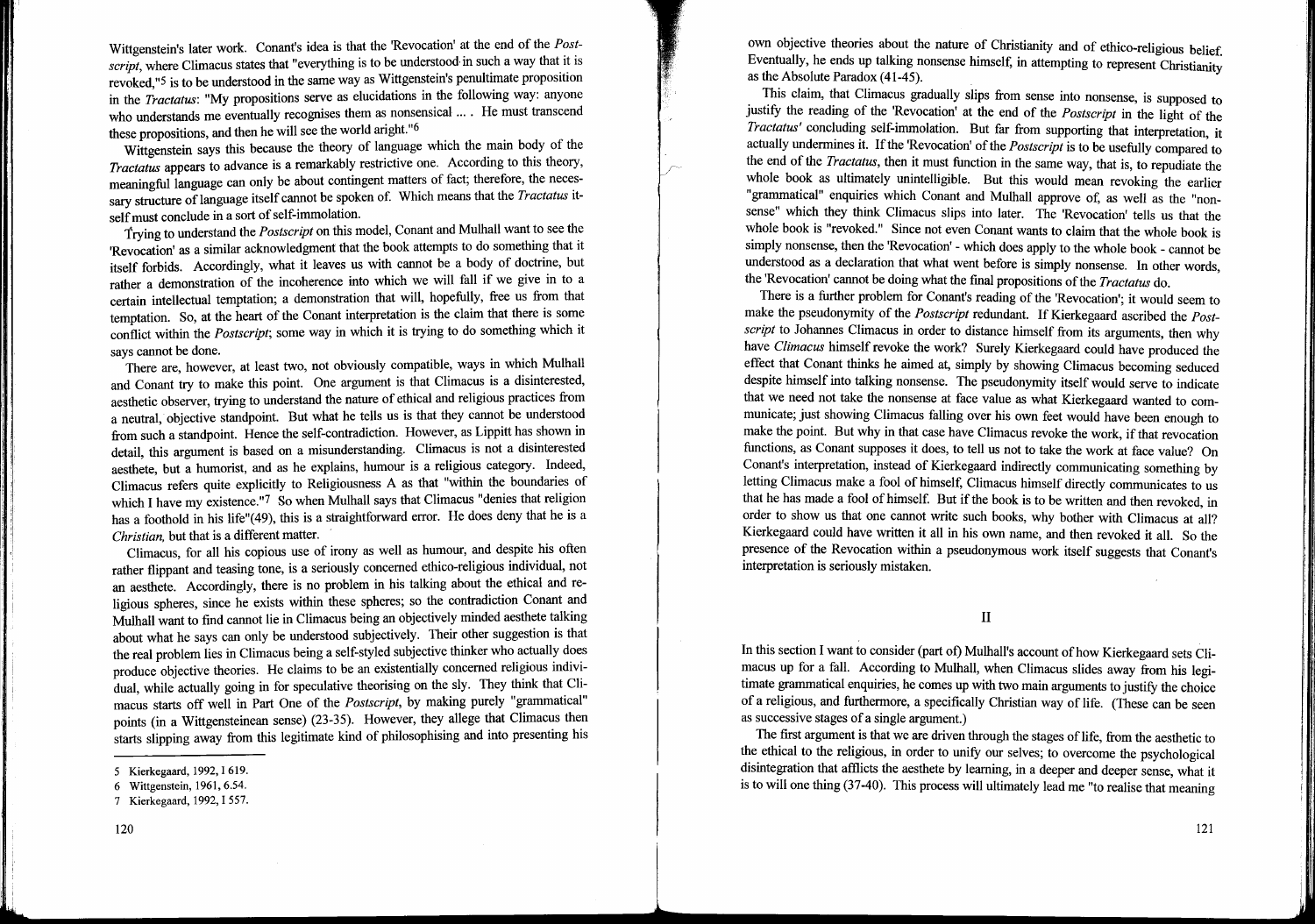can only be given to one's life as a whole by relating to something outside it" (39). Such an ultimate standard beyond my own life is the absolute Good, which is just another term for God. Mulhall then criticises this argument on the following grounds:

a) it supposes that one can stand outside the stages and judge which one is most adequate according to a common criterion (i.e. which enables us to most fully develop a coherent selfhood). But Climacus' own emphasis on the situatedness of human existence makes it clear that we cannot occupy such an external point of view (45-46);

b) it is based on a reading of Kierkegaard's other pseudonymous writings which interprets them as stages in a single overall argumentative strategy, and therefore "fails to respect the integrity and specificity of each pseudonym" (46). He passes over their "careful delineations of concrete individuals in specific relations and situations," thus "filleting them, transforming them into avocations of easily summarisable theses" (46- 47).

c) Climacus takes the pseudonymous texts to be answering the question he was motivated to ask by his graveyard experience, when he witnessed an old man lamenting that his son had died outside of orthodox Christianity, having been let astray by philosophical speculation.<sup>8</sup> But he has missed the point of that experience by going off on a philosophical project which someone else could also execute (and in fact the other pseudonyms do), rather than concentrate on giving his own life a meaning (47).

Mulhall also considers, and criticises, a second argument which he finds in Climacus and which is supposed to take us from Religiousness A to Christianity. Weare supposed to do this because human existence is inherently paradoxical - characterised by tensions between body and soul, actuality and possibility etc. - and Christianity, by increasing the paradox to an absolute level, is thus the doctrine best suited to such a paradoxical being (40-43). I shall not consider this argument or Mulhall's criticism of it here, mainly for reasons of space. But also because, while the first argument Mulhall discusses is at any rate (a distorted version ot) something that can actually be found in the text, I think it is a serious misreading of Climacus to suppose he is presenting anything much like this second argument.<sup>9</sup>

According to Mulhall, these bad arguments are not the result of Kierkegaard being confused; rather, he has devised them as a way of showing us - and hopefully directing us away from - the final temptation: to make a philosophy of religion out of demonstrating that there can be no philosophy ofreligion. If, however, Climacus' arguments do not have the flaws Mulhall attributes to them, this interpretation will be undermined. I shall now contribute to this undermining by attempting a point-by-point rebuttal of Mulhall's three-pronged critique of the first argument:

a) Neither Climacus nor Kierkegaard supposes that one can adopt a position outside the stages and judge them all according to a common criterion. Rather, it is necessary to work through the stages for oneself. There *is* a common criterion, but it is not something that can be understood clearly at any of the stages; the progress through the stages is precisely a progress towards a clearer understanding of the criterion. The aesthete starts with an in-choate sense that there is something missing from her life; as she gets more reflective, she conceptualises it as a lack of unity in her life. But she can now start to understand what the ethical is offering her; she will be able to at least get a grip on what ethical demands might mean. Similarly, once someone has started looking for meaning and unity in her life, then the questions raised by religion start to become meaningful for her. Kierkegaard's account of the stages does not come from a perspective outside any stages, but is a retrospective from the religious point of view.<sup>10</sup>

b) There is a difference between giving a synoptic overview of a subject and approaching it in a wrongly objective manner. The pseudonymous texts do provide a continuous chain of arguments, and were meant to do so. To read them together and as developing a cumulative argument does not, of course, have to mean reading them as successive volumes of a systematic treatise. One can perfectly well read them as contributing to a single strategy while still respecting the difference between the pseudonyms; indeed, to understand the strategy one has to understand the differences. And one can still recognise on such a reading that the detailed evocation of particular individuals is crucial to the purpose of the pseudonymous writings. Climacus nowhere suggests that his summary is a replacement for the works themselves. Would Mulhall say that one could not write about the development of ideas about the nature of human existence in Fyodor Dostoevsky's novels because to do so one would be failing to respect their specificity and concreteness? A bad critic may do so. But Mulhall does not seem to allow there could be such a thing as good criticism, which sends us back to the texts rather than makes us try to replace them.

c) One authentically religious response to the graveyard scene might have been to say, "Away with vain philosophy! I shall concentrate on living a life of simple piety." But there is no reason at all to say that that would have been the only authentically religious response. Granted that it brings home the way in which objective reflection can be religiously damaging, a proper response for a religious but intellectually talented individual might well be to investigate the confusion between religious subjectivity and philosophical objectivity. By doing so, one may extirpate the confusion within oneselfwhich isn't to be got rid of by simply smiting one's breast and making a vow never to open a philosophy book again<sup>11</sup> - and also be of service to others. The only problem with taking this as a religious task would be if this were itself a project that could only be pursued objectively. And this brings us to what is really the deepest error of the Conant/Mulhall reading.

Mulhall seems to assume that philosophical thinking has to be objective, and that, since objectivity is out of place in religion, there can be no religious philosophising. But this assumption is deeply un-Kierkegaardian; it wholly obscures Kierkegaard's real achievement and takes us right back to the crude old view of him as a wild irrationalist.

<sup>8</sup> Kierkegaard, 1992,1234-41.

<sup>9</sup> Mulhall's critique ofthe argument is still of interest, however; it depends upon a doctrine about the nature of nonsense - one that denies that there can be degrees or gradations of nonsense - that plays a major role in Conant's work, and is derived in large part from Cora Diamond's interpretations of Frege and Wittgenstein (Diamond). To discuss this adequately would take another paper, but there is some effective criticism of the Conant/Diamond line by Dan Hutto in Lippitt and Hutto, 1998.

<sup>10</sup> For detailed accounts of this process through the stages, and of why it is neither irrational, nor explicable from a detached, "objective" point of view, see Ferraira, Piety, and Rudd.

II Consider Pastor Adler's religious "awakening," which led him to bum his Hegelian writings, but did not, according to Kierkegaard, do much to free him from continuing to think in a deeply muddled Hegelian fashion. See Kierkegaard, *1998,passim.*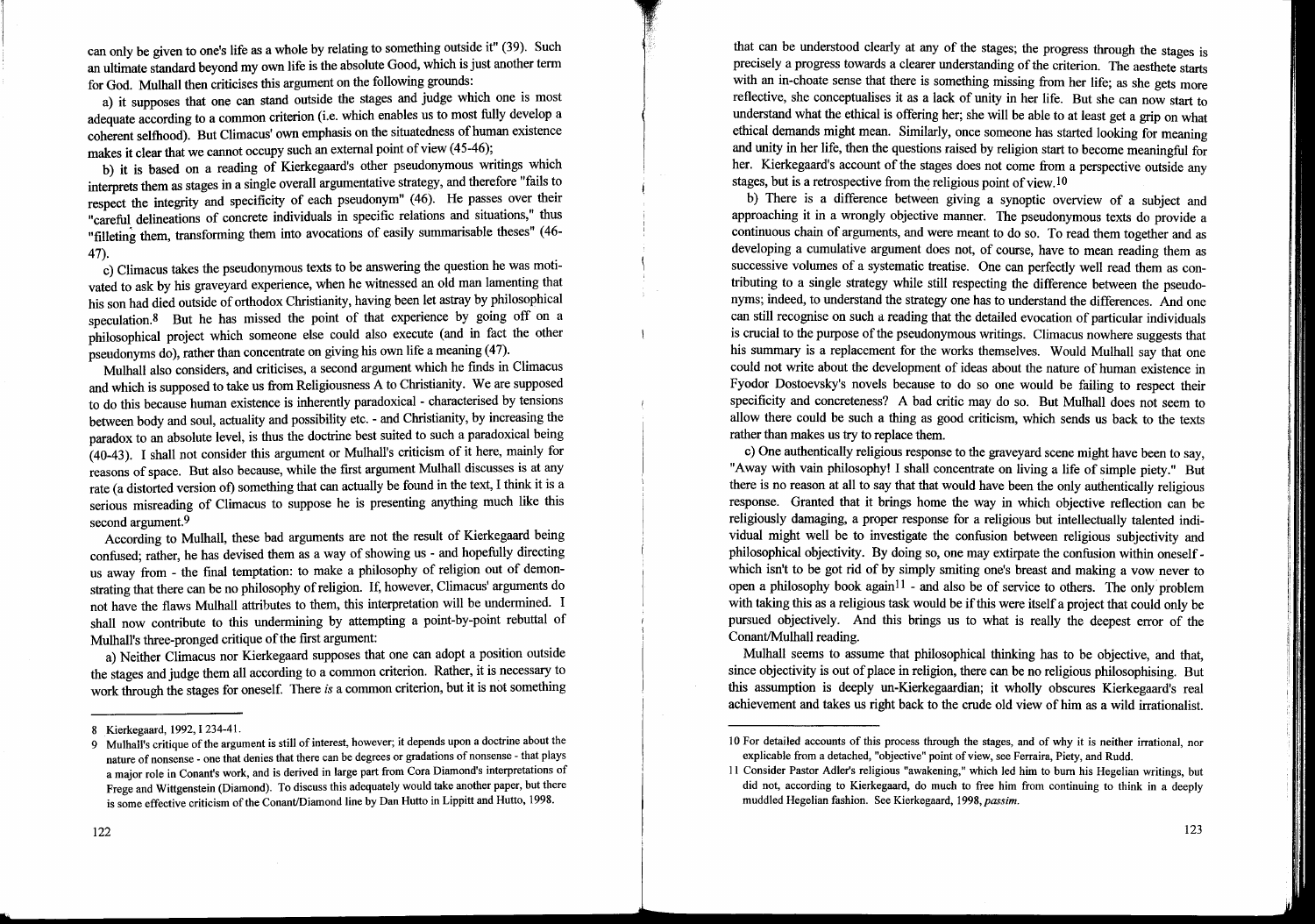For Kierkegaard's whole point is that there can be a passionate, interested, subjective rationality, which is no less rational for that. 12 The "Subjective Thinker" is still a *thinker,* i.e. a rational intellect. Mulhall and Conant's apparently very sophisticated reading of Kierkegaard collapses back into the crudest old caricatures of him as an irrationalist, as if he were saying that we must reject reason because reason = objectivity and objectivity is bad. What he is arguing for is a conception ofrationality that is situated and interested, not "pure" or "abstract". Because he clings to the dualism of reason and emotion that rules out the possibility of a genuinely passionate rationality, Mulhall supposes that if the progress through the stages *were* a rational one, it would have to be a matter of pure logic, understandable from an external point - and since it can't be, he concludes that the process can't be rational at all.

### III

If Climacus was presenting objective theories about ethics and religion, that would indeed contradict his stated approach. But I can see no reason to suppose that he is. Conant has a genuinely important point to make in comparing (some of) what Climacus does to the later Wittgenstein's "grammatical" investigations. He goes wrong by not taking these analogies seriously enough, and by emphasising instead the alleged similarities between the *Postscript* and the *Tractatus.* I have already tried to show how this leads him astray. But if we do take the hint that Conant provides but fails to properly follow up, and look more consistently than he does to the later than the early Wittgenstein, then this can do a lot to illuminate the nature of Climacus' investigations.

Wittgenstein sees concepts as having meanings only within the contexts in which they are used, and argues that their meanings can only be understood if they are placed in those contexts. Philosophical confusions arise when an attempt is made to understand concepts in a decontextualised manner. Wittgenstein's philosophical therapy consists in returning concepts to the contexts in which they are actually used, where they have their life and their meaning. "What we do is to bring words back from their metaphysical to their everyday sense."l3 This gives us no new information; it reminds us of what we already knew, but blinded ourselves to in our rush to create abstract, objective theories.

Climacus, too, is concerned, not to provide us with any more knowledge, but to enable us to understand correctly what we already know: "My main thought was that, because ofthe copiousness of knowledge, people in our day have forgotten what it means to *exist* and what *inwardness* is."14 Conant argues that Climacus, by *insisting* on his reminders, transforms them into philosophical theories. This seems to me to be a mis-reading. Climacus does not advance any interesting new *theory* to the effect that religious and ethical teaching should be understood subjectively; rather he reminds us of the contexts within which ethical and religious concepts do have their meanings. And - rightly or wrongly (I think rightly) - he claims that these contexts *are* essentially personal ones; ones in which each of us asks as the individual that he or she is, what meaning does my

124

life have for me? The whole argument about Objective and Subjective truth is a grammatical one in the Wittgensteinean sense: an attempt to remind us of the contexts in which certain concepts operate, and to bring us back from the metaphysical fantasies of "Pure Thought" to the contexts of self-examination and existential concern.

Lippitt has suggested that the 'Revocation' simply functions as a humoristic disclaiming of authority by Climacus. I agree with that, but I think something more is going on, and this is best understood in comparison with the later, not the early Wittgenstein. Climacus spells out the point of the Revocation when he says "I have no opinion."ls And Wittgenstein says exactly the same thing: "In all questions we discuss I have no opinion."16 He repeatedly denies that he has any *thesis* to put forward. But in his later work he does not repudiate what he does say as nonsense; rather, he insists that it must be understood as a collection of "grammatical" reminders, not as substantive claims. I think this is also what Climacus means by revoking the *Postscript;* it is meant as a warning to us not to read the book as expressing a theory, but to take it as a series of reminders of what we already knew, but had forgotten. But there need be nothing nonsensical about such reminders themselves.

IV

Conant's and Mulhall's readings of the *Postscript* constitute an interesting and indeed valuable hermeneutical experiment. But as with many experiments, what is instructive about it is the way it fails. And that it does fail is important. For their interpretation fails to recognise Kierkegaard's central philosophical achievement, which was to show us how there can be a passionate, interested rationality; that reason can be demythologised without being abandoned. Reasoning is an activity carried on by finite, embodied, temporal creatures - the idea of a "Pure Reason" detached from our humanity is a myth. And one of its dangers is that those who abandon that idea will still suppose that rationality depends on this fantasised notion of total objectivity and abstraction from all human concerns. In which case the baby ofrationality will be thrown out with the bath water of "Pure Thought."

Though in a very subtle way, it is this irrationalism that Conant's interpretation is serving. For him, articulate, reasoned argument is associated with the notion of objectivity which Climacus (and Kierkegaard) condemn in the ethical and religious spheres. Hence he concludes that if Climacus is offering rational arguments, he must be going in for the sort of Objective thinking which he himself condemns, and is therefore caught up in self-refutation - a self-refutation deliberately engineered in order to show us the futility of any attempt to reason about ethics or religion. But the real moral of the *Postscript* is that rationality can be separated from the philosophical fantasies which have grown up around it. To reason need not mean indulging in the illegitimate objectivism

IS Kierkegaard, 1992, I 619.

 $\mathbf{r}$ 

 $\overline{1}$ 

 $\mathcal{L}$ 

 $\mathcal{L}$ 

<sup>12</sup> This is a central theme in C.S. Evans' writings on Kierkegaard. See Evans, 1983 and 1992.

l3 Wittgenstein, 1958, # 116.

<sup>14</sup> Kierkegaard, 1992, I 249.

<sup>16</sup> Wittgenstein, 1982,97. Quoted in Conant, 1995,269.